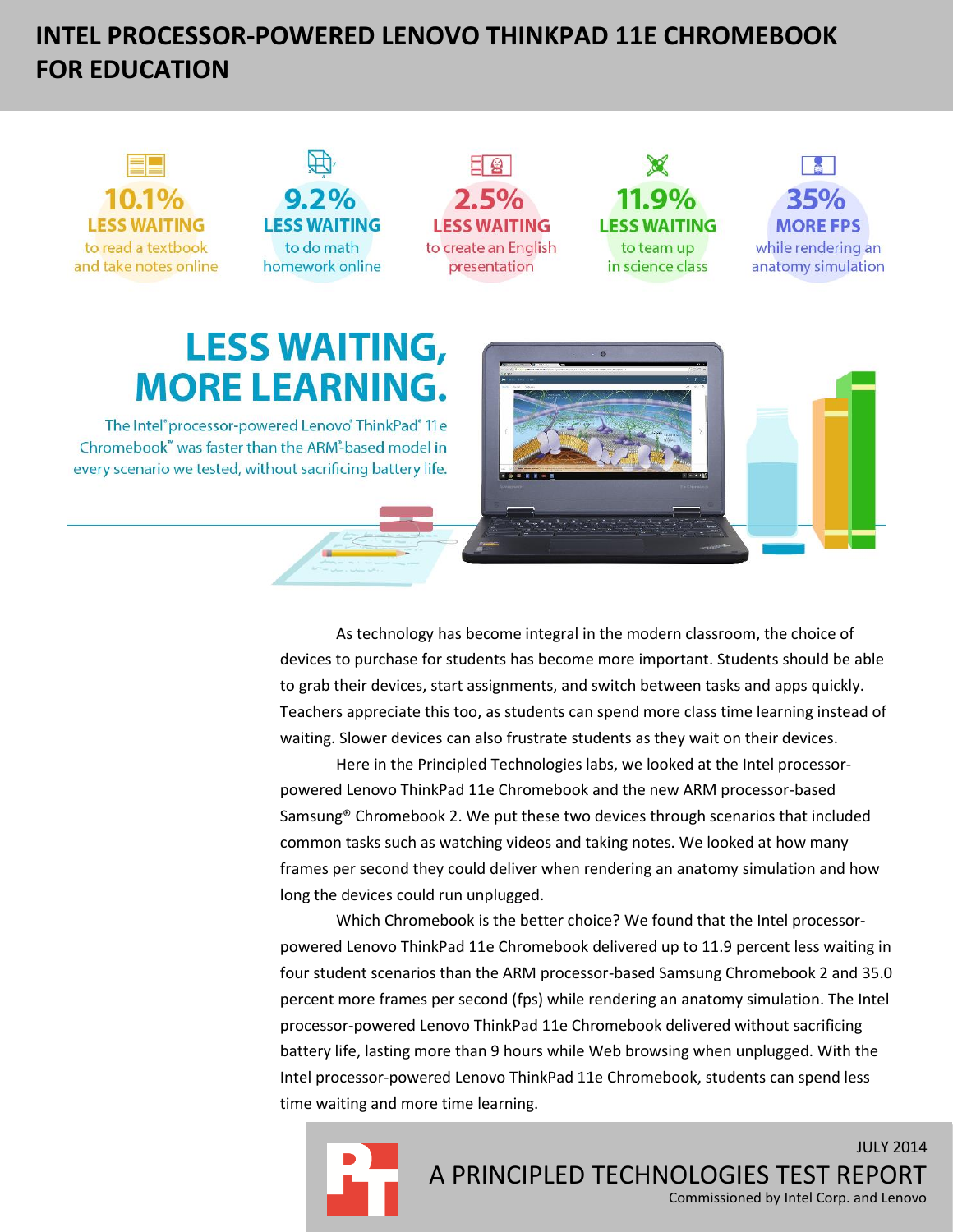### **LESS WAITING AND MORE LEARNING WITH THE RIGHT CHROMEBOOK**

Built to be rugged for the classroom, the Lenovo ThinkPad 11e Chromebook includes a rubber bumper, thicker bezel, stronger rear cover, hinges and brackets, reinforced ports, and a reduced gap between anchored keys.

**online.**

Students and teachers' time is valuable, and choosing the right Chromebook for the classroom matters. To help with the decision, we looked at two Chromebooks, one with an Intel processor that Lenovo built with durability in mind and one with the latest ARM processor from Samsung, and put them through real world scenarios featuring tasks that students would perform while learning. We also measured how many frames per second each Chromebook could deliver while rendering an anatomy simulation and looked at how long each Chromebook could run unplugged while browsing the Internet. For more on how we tested, see **Appendix B**. For detailed results, see [Appendix C.](#page-12-0)

We chose two systems that were as comparable as possible, and these systems share the same display size, display resolution, amount of storage, and amount of memory. For more information on the two systems, see [Appendix A.](#page-7-0)

### **READING A TEXTBOOK AND TAKING NOTES ONLINE**

Mateo opens his Chromebook and powers it on to do some homework. He opens Chrome™ and goes to his Kno™ online textbook, and then opens a new document in Google Docs to take notes. He reads and takes notes for a while, and then comes upon something he doesn't know, so he searches Wikipedia for it. Then he goes back to reading his textbook and taking notes. He opens the BioDigital Human™ app to work with a 3D model. When he reaches a stopping point, he plays a Khan Academy video his teacher shared with the class. Toward the end of the video, Mateo remembers something a friend told him about earlier in the day, so he opens the New York Times app to read about it.



Intel processor-powered Lenovo ThinkPad 11e Chromebook for A Principled Technologies test report **2** education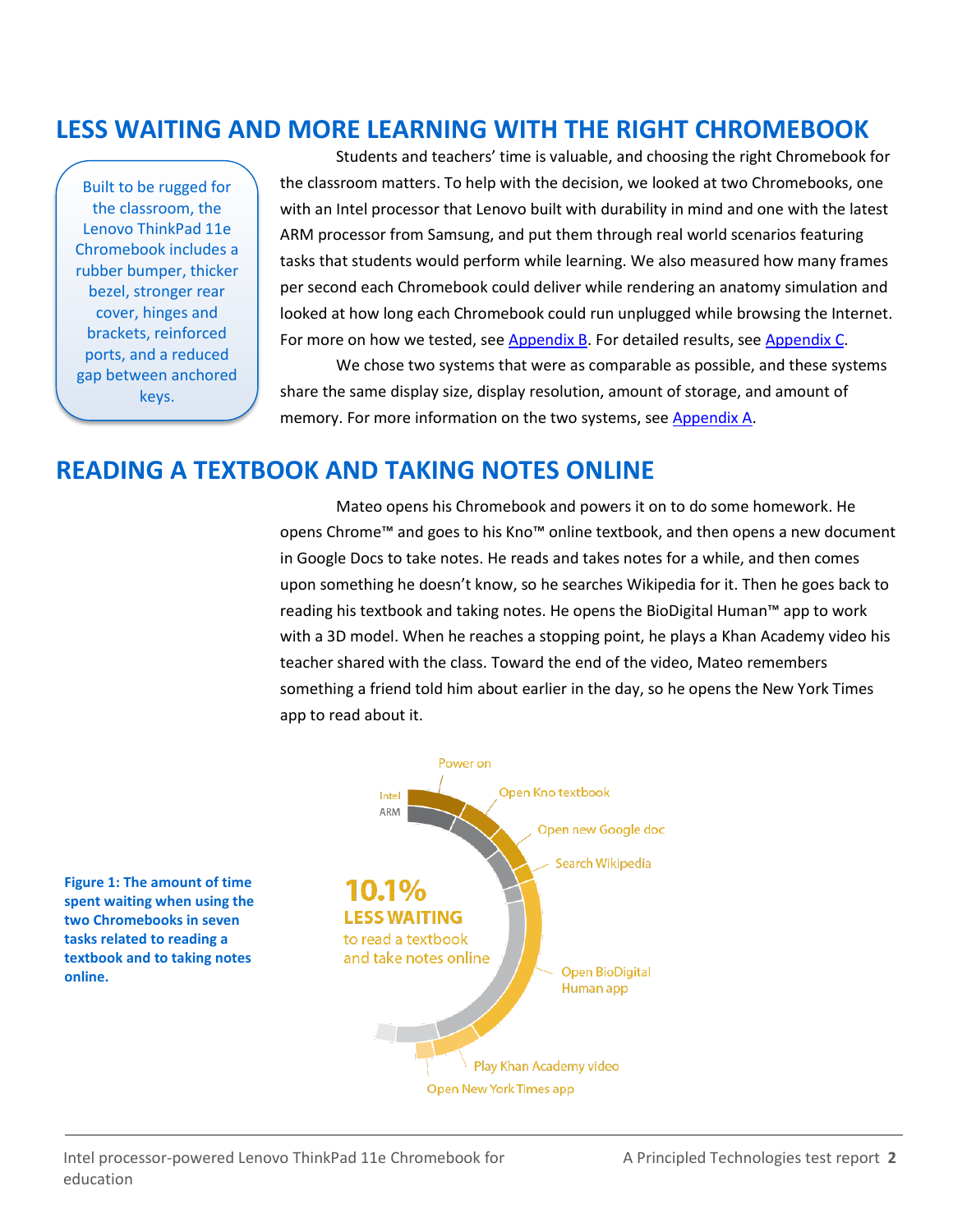Mateo would have to wait over 46 percent longer for the Kno online textbook to open if he were using the ARM processorbased Samsung Chromebook 2.

As Figure 1 shows, the Intel processor-powered Lenovo ThinkPad 11e Chromebook required 10 percent less waiting than the ARM processor-based Samsung Chromebook 2. Mateo wouldn't want to wait over 46 percent longer for the Kno online textbook to open when using the ARM processor-based Samsung Chromebook 2. Instead of waiting longer for the online textbook to open, he could be up and running and working on his assignment.

# **DOING MATH HOMEWORK ONLINE**

Madison gets home from school and turns on her Chromebook to do her math homework. She opens the GeoGebra app and then opens her math notes that she has saved in a Google Docs document. She also opens the Design Something app to work with a 3D model. To prepare for her test the next day, she opens the CK-12 Parallel and Perpendicular Lines assessment. Then, Madison takes a break to watch a TED-Ed video her friend sent her.



Madison would have to wait twice as long to start watching the TED-Ed video on the ARM processor-based Samsung Chromebook 2.

As Figure 2 shows, the Intel processor-powered Lenovo ThinkPad 11e Chromebook required 9 percent less waiting than the ARM processor-based Samsung Chromebook 2. Instead of getting frustrated waiting a few seconds longer for the Google Docs document to open on her ARM processor-based Samsung Chromebook 2, Madison could be learning about parallel and perpendicular lines on her Intel processor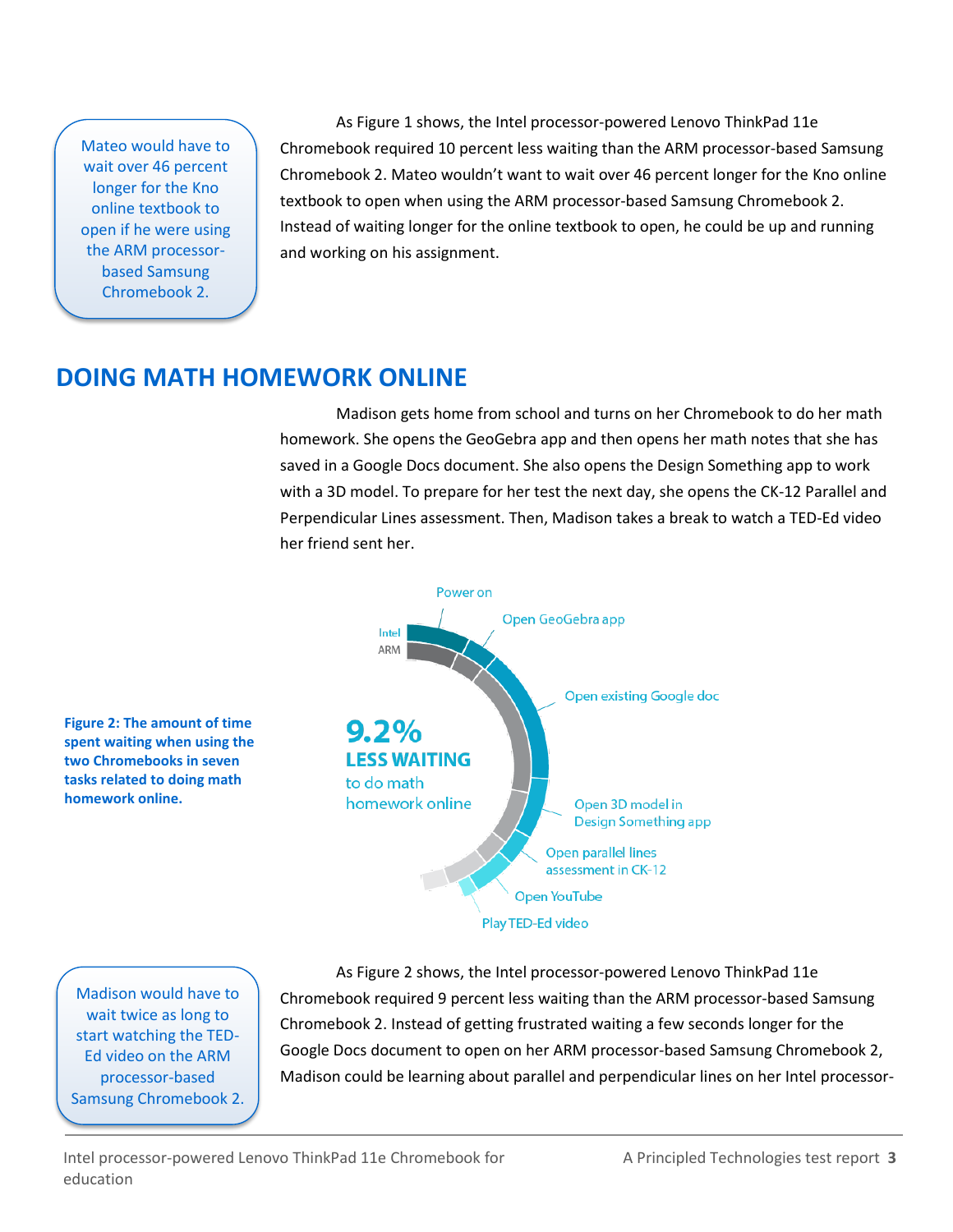powered Lenovo ThinkPad 11e Chromebook. Madison would also have to wait twice as long to play the TED-Ed video on the ARM processor-based Samsung Chromebook 2.

### **CREATING AN ENGLISH PRESENTATION**

Ethan has an English project to present on the use of metaphor in Romeo and Juliet. He turns on his Chromebook and searches for the TED-Ed video on Shakespearean Dating Tips. While watching the video, he opens Google Keep™ and takes some notes. He also goes to Wikipedia to search for some information on Shakespeare's life and work. He then opens a new presentation in Google Slides and starts making slides. To talk about the metaphor of stars as eyes, he opens the Planetarium app and looks at some constellations. He also opens Google Maps™ and searches for Verona to look at the city in Street View™. When finished, Ethan rehearses to make sure he's ready to present, going to Google Drive and opening his presentation to practice.



**Figure 3: The amount of time spent waiting when using the two Chromebooks in eight tasks related to creating an English presentation.**

Ethan would have to wait 34 percent longer to search Wikipedia on the ARM processorbased Samsung Chromebook 2.

As Figure 3 shows, the Intel processor-powered Lenovo ThinkPad 11e Chromebook required more than 2 percent less waiting than the ARM processor-based Samsung Chromebook 2. If Ethan were using the Intel processor-powered Lenovo ThinkPad 11e Chromebook, he wouldn't have to wait a couple seconds longer each time he opens his Google Slides presentation, both at home when he's practicing or in class when he's presenting. Ethan would have to wait 34 percent longer just to search Wikipedia on the ARM processor-based Samsung Chromebook 2.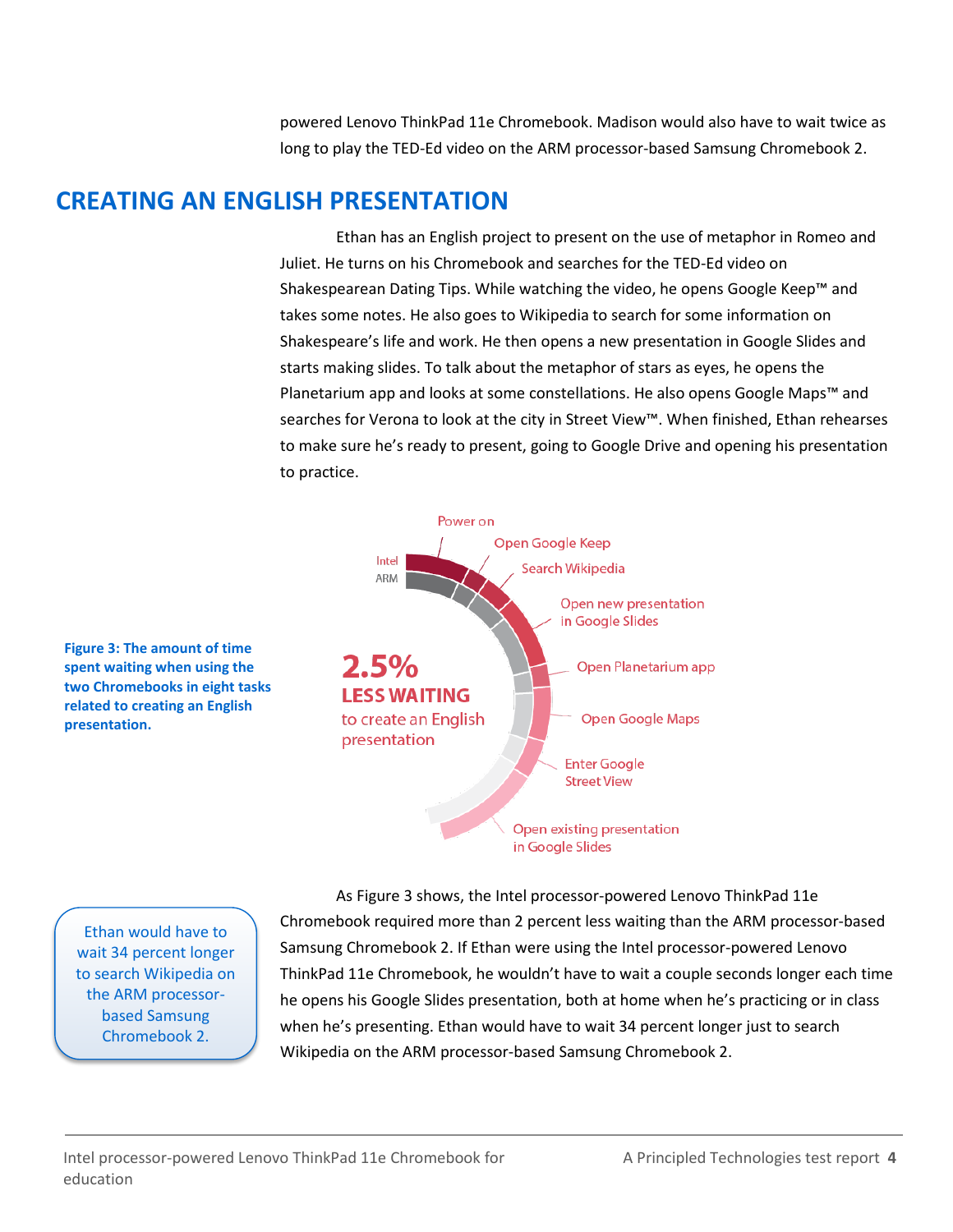## **TEAMING UP IN SCIENCE CLASS**

Jada is working on a project in her third-period science class. She opens her spreadsheet in Google Sheets to prepare for their group lab later in the period. She also opens a new document in Google Docs to take notes that she can share with her group. She opens the PhET Build an Atom simulation and opens the Useful Periodic Table app to help her with the simulation. Eventually, the whole class gets stuck on a tough problem, and her teacher suggests that they all watch a Crash Course video on the nucleus. Jada searches for the video, and then plays it on the TV via Chromecast™.



**Figure 4: The amount of time spent waiting when using the two Chromebooks in six tasks related to teaming up in science class.**

Google Docs, Google Sheets, Useful Periodic Table, and YouTube would all take less time to open if Jada were using the Intel processorpowered Lenovo ThinkPad 11e Chromebook.

As Figure 4 shows, the Intel processor-powered Lenovo ThinkPad 11e Chromebook required 11 percent less waiting than the ARM processor-based Samsung Chromebook 2. This means that if Jada were using the Intel processor-powered Lenovo ThinkPad 11e Chromebook, she could be figuring out the structure of an atom instead of waiting for her spreadsheet to open. With the ARM processor-based Samsung Chromebook 2, she would be spending valuable class time waiting instead of learning. Each app Jada would use in science class—Google Docs, Google Sheets, Useful Periodic Table, YouTube—would take less time to open on the Intel processor-powered Lenovo ThinkPad 11e Chromebook.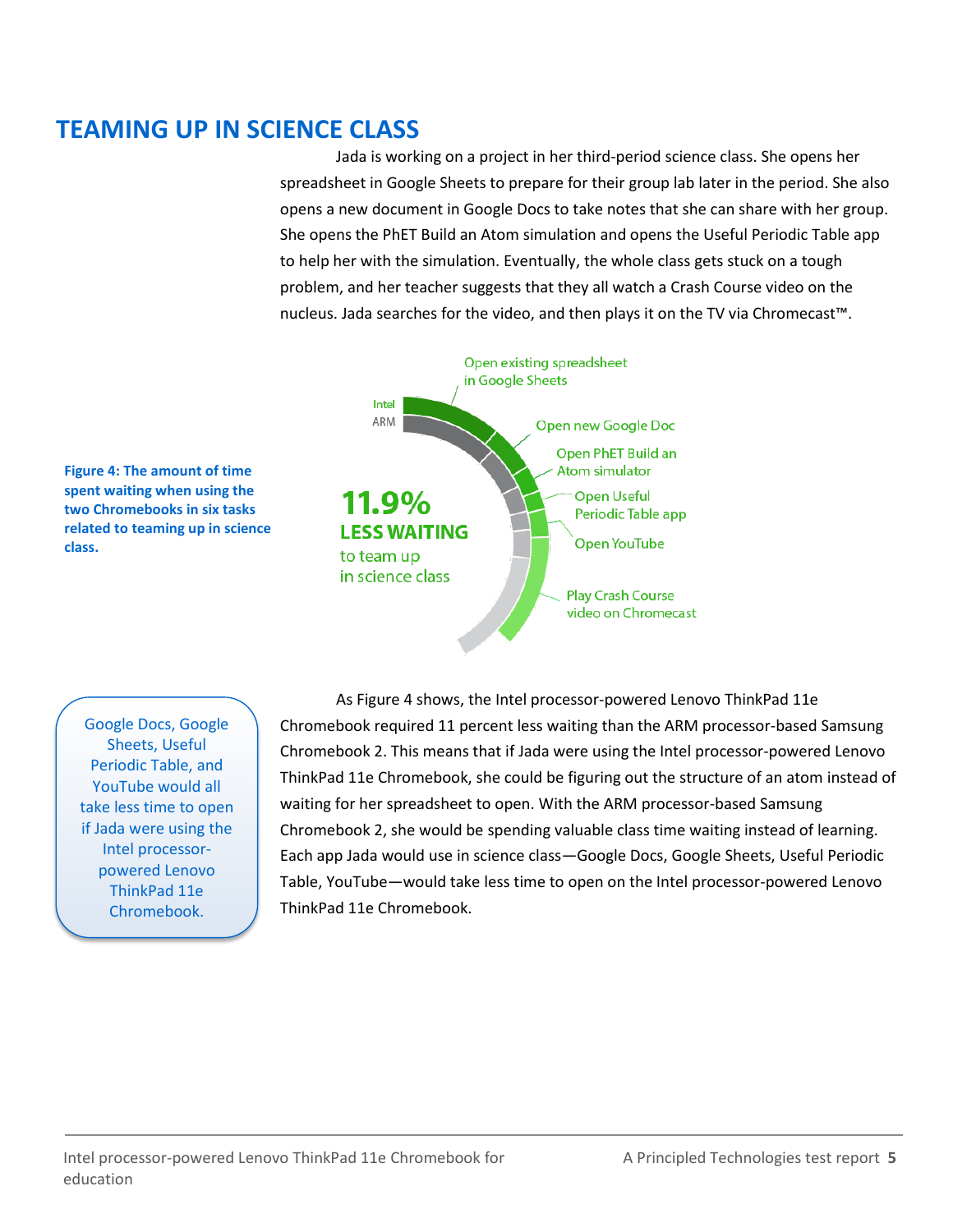### **RENDERING AN ANATOMY SIMULATION**

Immersive 2D and 3D graphics in education apps only enhance learning if they render quickly and smoothly. Some education apps like BioDigital Human are now using WebGL<sup>™</sup>,<sup>1</sup> a new Web standard for 2D and 3D, because WebGL doesn't require teachers and students to install a browser plugin. We looked at the BioDigital Human app and found that the Intel processor-powered Lenovo ThinkPad 11e Chromebook delivered 35 percent more frames per second than the ARM processor-based Samsung Chromebook 2 while rendering the digestive system (see Figure 5).

### 35% more frames per second while rendering an anatomy simulation



**Figure 5: The amount of time spent waiting when using the two Chromebooks in six tasks related to teaming up in science class.**

# **BATTERY LIFE WHILE BROWSING**

Battery life is important—finding an outlet or power strip to plug into can create an avoidable distraction. We found that both systems lasted over 9 hours unplugged while browsing the Internet. This means the Intel processor-powered Lenovo ThinkPad 11e Chromebook can deliver less waiting in the classroom than the ARM processorbased Samsung Chromebook 2 without sacrificing battery life.

 $\overline{\phantom{a}}$ 

<sup>&</sup>lt;sup>1</sup> WebGL and the WebGL logo are trademarks of the Khronos Group Inc.

Intel processor-powered Lenovo ThinkPad 11e Chromebook for A Principled Technologies test report **6** education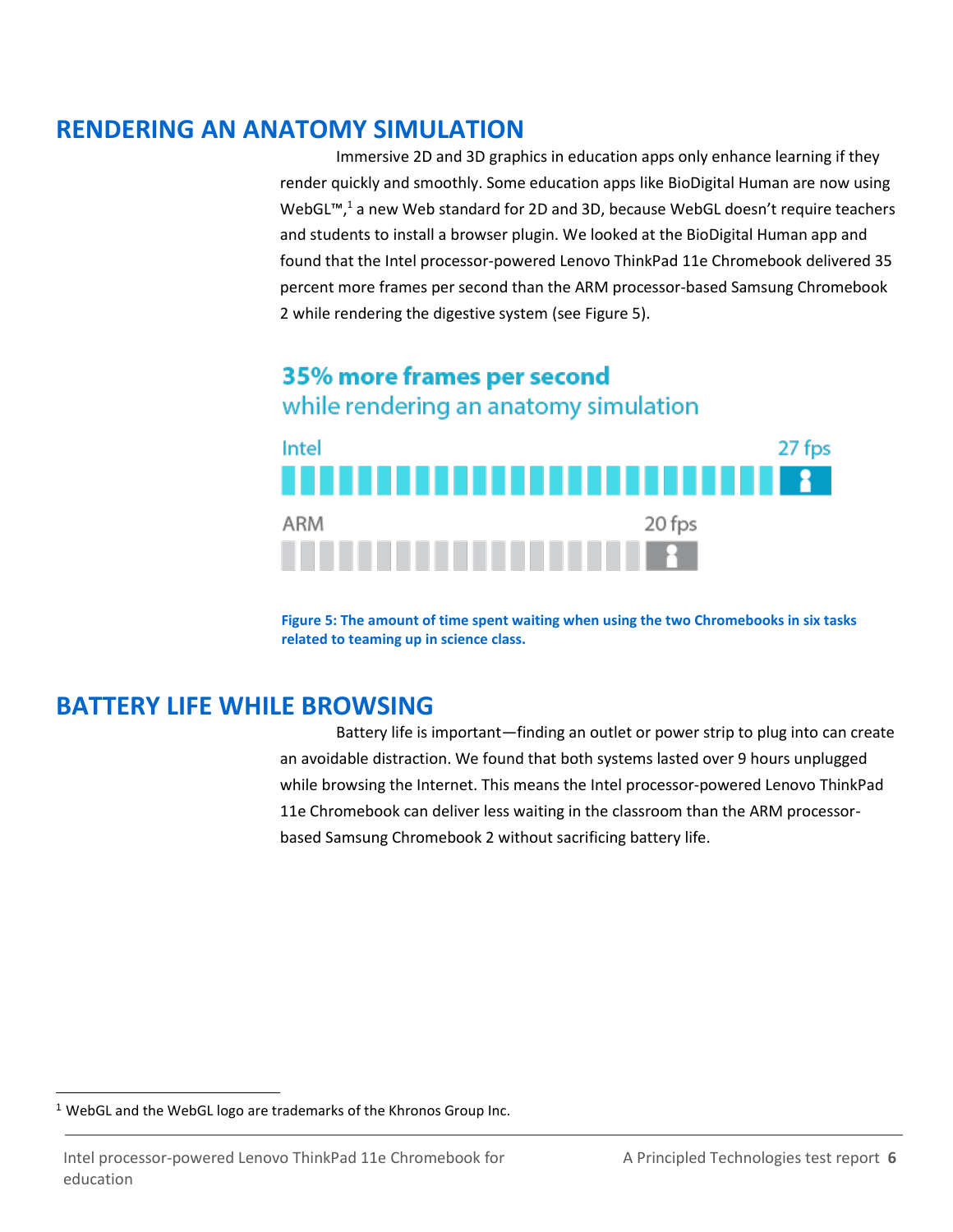# **THE BOTTOM LINE**

The longer students have to wait on devices to open apps or documents, the more likely they can become distracted or frustrated. These longer wait times can mean more time to complete assignments in the classroom or at home. For teachers, this can mean students that are less engaged in the classroom.

Which Chromebook model is the better choice for students? We put two Chromebook models to the test, and found the Intel processor-powered Lenovo ThinkPad 11e Chromebook delivered less waiting than the ARM processor-based Samsung Chromebook 2 and more frames per second while rendering an anatomy simulation. The Intel processor-powered Lenovo ThinkPad 11e Chromebook did so without sacrificing battery life, with both systems lasting more than 9 hours unplugged while browsing the Internet. This report card has good news: With the Intel processorpowered Lenovo ThinkPad 11e Chromebook, students can wait less and have more time for learning.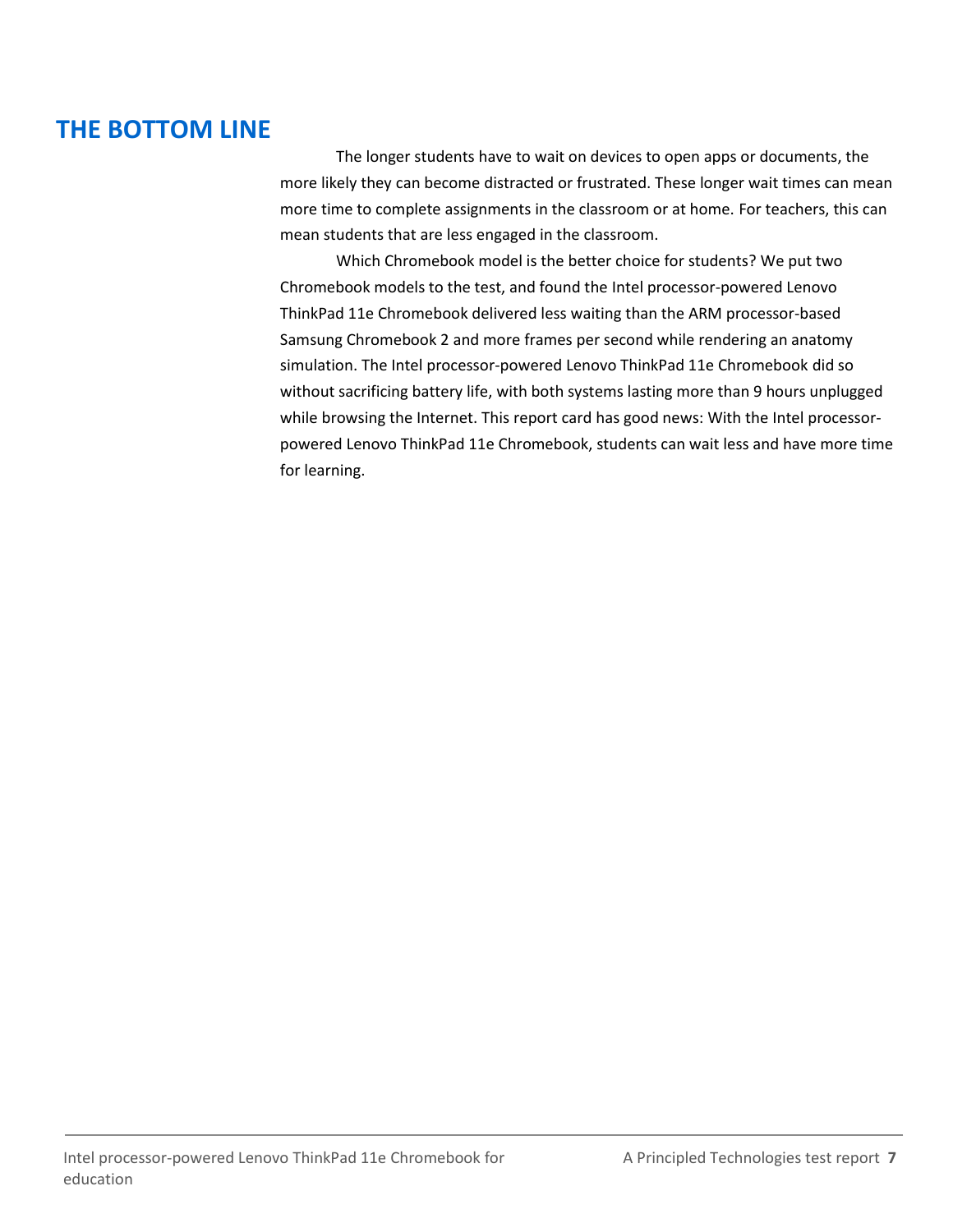# <span id="page-7-0"></span>**APPENDIX A: DETAILED SYSTEM CONFIGURATION**

Figure 6 presents detailed information on the two Chromebooks we tested.

| <b>System</b>             | Intel processor-powered Lenovo             | <b>ARM processor-based Samsung</b>   |  |
|---------------------------|--------------------------------------------|--------------------------------------|--|
|                           | <b>ThinkPad 11e Chromebook</b>             | <b>Chromebook 2</b>                  |  |
| Vendor and model          | Lenovo 20DB-0007US Chromebook              | Samsung® XE503C12-K01US Chromebook   |  |
| Processor                 | Intel Celeron® Processor N2930 (Bay Trail- | Samsung Exynos 5 Octa 5420           |  |
|                           | M)                                         |                                      |  |
| Processor frequency (GHz) | 1.83                                       | $1.3$ Quad + $1.9$ Quad              |  |
| Processor cores           | 4                                          | $4 + 4$                              |  |
| Memory                    | <b>4GB DDR3L SDRAM</b>                     | <b>4GB DDR3L SDRAM</b>               |  |
| Storage                   | 16GB SSD                                   | 16GB SSD                             |  |
| Battery type              | 4-cell Li-Polymer                          | 2 cell Li-Polymer                    |  |
| Battery capacity          | 35 Wh                                      | 30 Wh                                |  |
| Display                   | 11.6" (1,366 x 768)                        | 11.6" (1,366 x 768)                  |  |
| <b>Wireless</b>           | 802.11ac (802.11 a/b/g/n compatible)       | 802.11ac (802.11 a/b/g/n compatible) |  |
| Bluetooth                 | 4.0                                        | 4.0                                  |  |
| USB ports                 | 1 x USB 3.0                                | 1 x USB 3.0                          |  |
|                           | 1 x USB 2.0                                | 1 x USB 2.0                          |  |
| System weight             | 3.1 lbs.                                   | 2.7 lbs.                             |  |
| <b>OS</b>                 | Chrome OS version 35.0.1916.155            | Chrome OS version 35.0.1916.155      |  |
| Firmware                  | Google Glimmer.5216.198.4                  | Google Peach Pit.4482.94.0           |  |

**Figure 6: Detailed configuration information for the two Chromebooks.**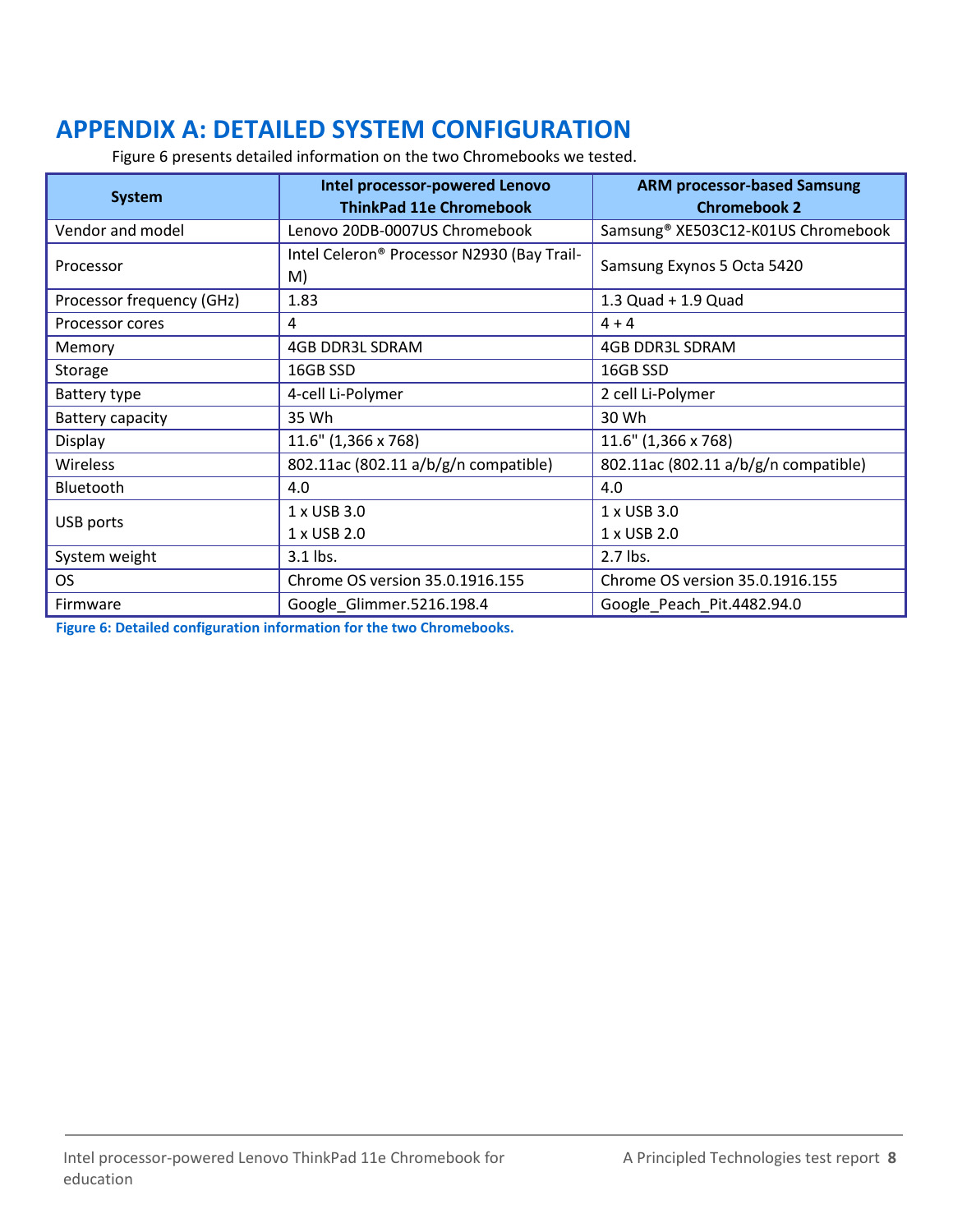# <span id="page-8-0"></span>**APPENDIX B: DETAILED TEST METHODOLOGY**

#### **Reading a textbook and taking notes online**

- 1. Simultaneously start the timer and power on the system.
- 2. When the login window appears, stop the timer, and record the result.
- 3. Enter the password, and press Enter.
- 4. Open Google Chrome from the shelf.
- 5. Type kno.com, and press Enter.
- 6. Select Course Manager.
- 7. Simultaneously start the timer and select the Campbell Biology textbook under My Stuff.
- 8. When the textbook is fully displayed, stop the timer, and record the result.
- 9. Simultaneously start the timer and open Google Docs from the shelf to open a new document.
- 10. When the document is fully displayed, stop the timer, and record the result.
- 11. Press Ctrl+T to open a new Chrome tab.
- 12. Type Wikipedia.org and press Enter.
- 13. Type muscles, and simultaneously start the timer and press Enter.
- 14. When the Wikipedia page is fully displayed, stop the timer, and record the result.
- 15. Open the Chrome tab for the Kno textbook.
- 16. Open the Chrome tab for the document.
- 17. Simultaneously start the timer and open the BioDigital Human app from the apps list.
- 18. When the BioDigital Human app is fully displayed, stop the timer, and record the result.
- 19. Simultaneously start the timer and open YouTube from the apps list.
- 20. Click Watch Later.
- 21. Play the Khan Academy video.
- 22. When the video begins playing, stop the timer, and record the result.
- 23. Simultaneously start the timer and open the New York Times app from the apps list.
- 24. When the New York Times app is fully displayed, stop the timer, and record the result.
- 25. Repeat steps 1 through 24 two more times.

#### **Doing math homework online**

- 1. Simultaneously start the timer and power on the system.
- 2. When the login window appears, stop the timer, and record the result.
- 3. Enter the password, and press Enter.
- 4. Simultaneously start the timer and open the GeoGebra app from the apps list.
- 5. When the GeoGebra app is fully displayed, stop the timer, and record the result.
- 6. Simultaneously start the timer and open Google Drive from the apps list.
- 7. Open the existing document.
- 8. When the document is fully displayed, stop the timer, and record the result.
- 9. Open the Chrome tab for the GeoGebra app.
- 10. Open the Design Something app from the apps list.
- 11. Simultaneously start the timer and open the pen holder model under Recent Models.
- 12. When the model is fully displayed, stop the timer, and record the result.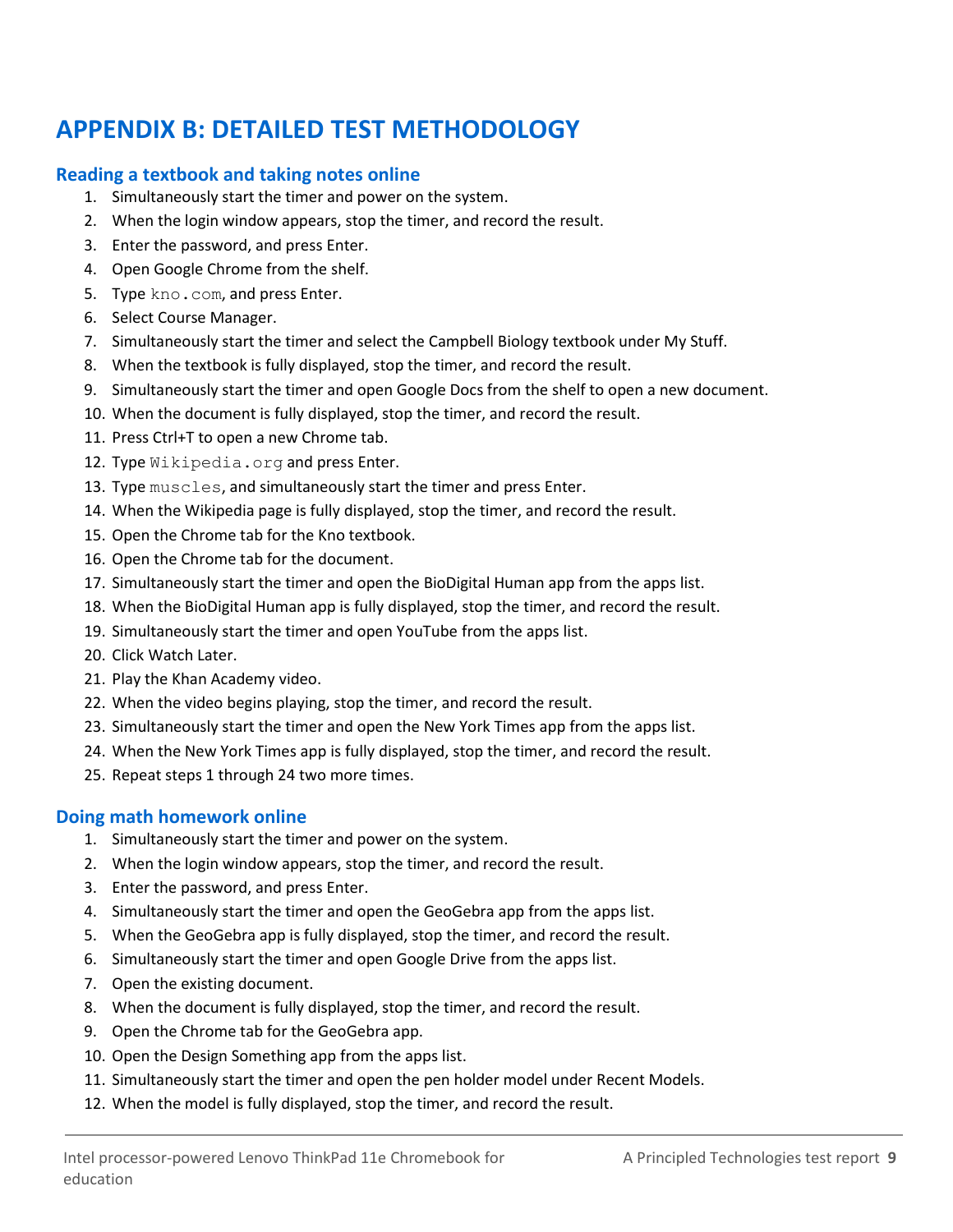- 13. Press Ctrl+T to open a new Chrome tab.
- 14. Type ck12.org/geometry and press Enter.
- 15. Open the Parallel and Perpendicular Lines concept, and click Assessments.
- 16. Simultaneously start the timer and select Parallel and Perpendicular Lines Practice.
- 17. When the assessment fully loads, stop the timer, and record the result.
- 18. Simultaneously start the timer and open YouTube from the apps list.
- 19. When YouTube is fully displayed, stop the timer, and record the result.
- 20. Click Watch Later.
- 21. Simultaneously start the timer and play the TED-Ed video.
- 22. When the video begins playing, stop the timer, and record the result.
- 23. Repeat steps 1 through 22 two more times.

#### **Creating an English presentation**

- 1. Simultaneously start the timer and power on the system.
- 2. When the login window appears, stop the timer, and record the result.
- 3. Enter the password, and press Enter.
- 4. Open YouTube from the apps list.
- 5. Type TED-Ed Shakespearean dating tips, and press Enter.
- 6. Click the link for the TED-Ed video.
- 7. Simultaneously start the timer and open Google Keep from the apps list.
- 8. When Google Keep is fully displayed, stop the timer, and record the result.
- 9. Open the Chrome tab for the TED-Ed video.
- 10. Press Ctrl+T to open a new Chrome tab.
- 11. Type Wikipedia.org and press Enter.
- 12. Type Shakespeare, and simultaneously start the timer and press Enter.
- 13. When the Wikipedia page is fully displayed, stop the timer, and record the result.
- 14. Simultaneously start the timer and open Google Slides from the shelf to open a new presentation.
- 15. When the Presentation choose a theme screen is fully displayed, stop the timer, and record the result.
- 16. Select the Simple Light theme.
- 17. Simultaneously start the timer and open the Planetarium app from the apps list.
- 18. When the Planetarium app is fully displayed, stop the timer, and record the result.
- 19. Open the Chrome tab for the presentation.
- 20. Simultaneously start the timer and open Google Maps from the apps list.
- 21. When Google Maps is fully displayed, stop the timer, and record the result.
- 22. Type Verona, Italy and press Enter.
- 23. Simultaneously start the timer and open Street View by selecting the Street View button.
- 1. When Street View is fully displayed, stop the timer, and record the result.
- 24. Open the Chrome tab for the presentation.
- 25. Close the Chrome tab.
- 26. Simultaneously start the timer and open Google Drive from the apps list.
- 27. Open the existing presentation.
- 28. When the presentation is fully displayed, stop the timer, and record the result.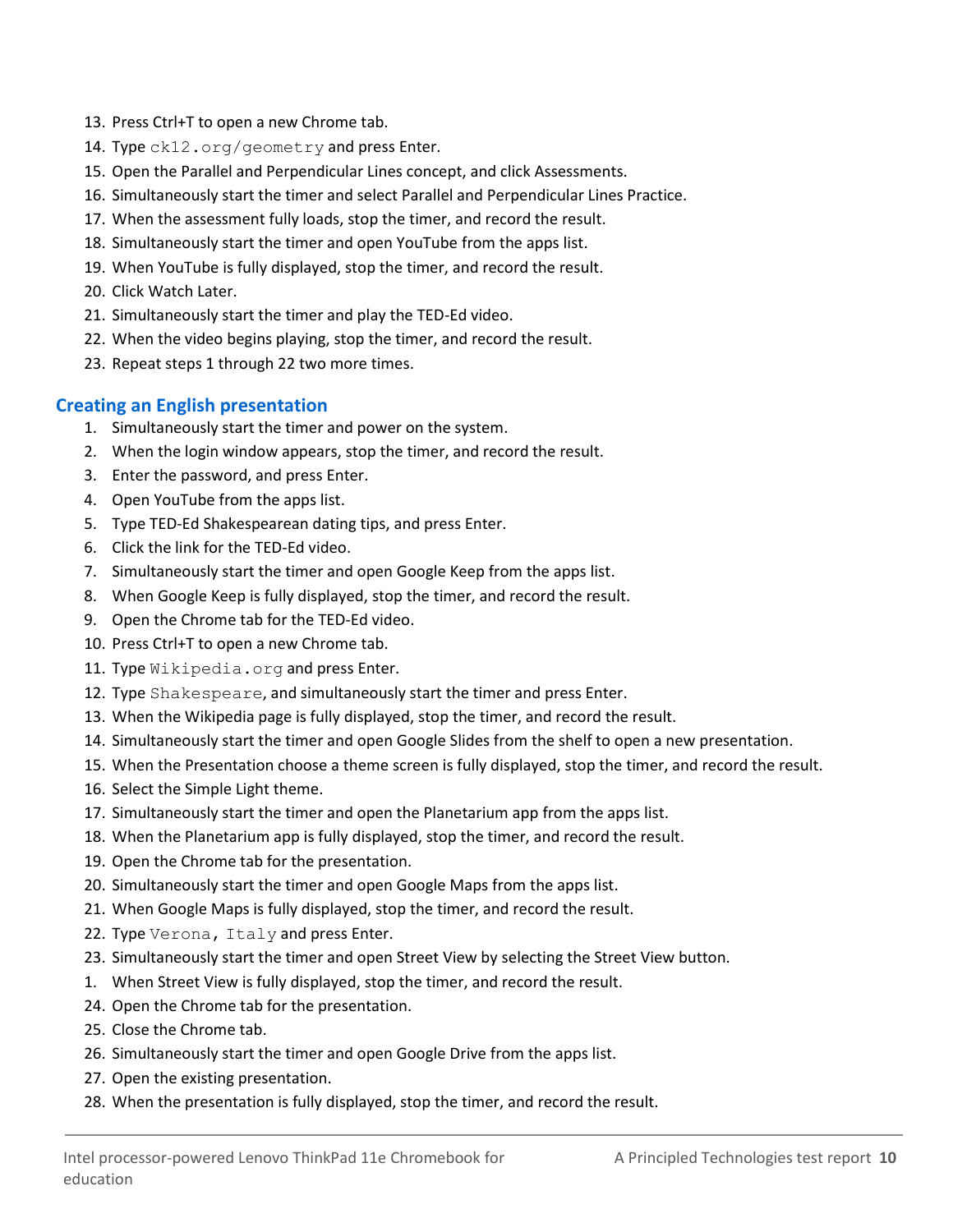29. Repeat steps 1 through 28 two more times.

#### **Teaming up in science class**

- 1. Open the lid to resume from sleep.
- 2. Simultaneously start the timer and open Google Drive.
- 3. Open the existing spreadsheet.
- 4. When the spreadsheet is fully displayed, stop the timer, and record the result.
- 5. Simultaneously start the timer and open Google Docs from the shelf to open a new document.
- 6. When the document is fully displayed, stop the timer, and record the result.
- 7. Press Ctrl+T to open a new Chrome tab.
- 8. Type phet.colorado.edu/en/simulations/category/html, and press Enter.
- 9. Simultaneously start the timer and open the Build an Atom simulation.
- 10. When the simulation is fully displayed, stop the timer, and record the result.
- 11. Simultaneously start the timer and open the Useful Periodic Table app from the apps list.
- 12. When the Useful Periodic Table app is fully displayed, stop the timer, and record the result.
- 13. Open the Chrome tab for the simulation.
- 14. Simultaneously start the timer and open YouTube from the apps list.
- 15. When YouTube is fully displayed, stop the timer, and record the result.
- 16. Type Crash Course nucleus, and press Enter.
- 17. Simultaneously start the timer and click the link for the Crash Course chemistry video.
- 18. Play the video on the TV via Chromecast.
- 19. When the video begins playing on the TV, stop the timer, and record the result.
- 20. Repeat steps 1 through 19 two more times.

#### **Rendering an anatomy simulation**

#### **Setting up the test**

- 1. Enable the chrome frames per second flag.
	- a. Open Google Chrome from the shelf.
	- b. Type chrome: //flags, and press Enter.
	- c. Select the Enable link below the FPS counter.
- 2. Close the Chrome window.

#### **Running the test**

- 1. Reload the page.
- 2. Show the Digestive System.
- 3. To zoom in on the stomach and surrounding organs, double-click the stomach.
- 4. Once the app has fully rendered the image of the digestive system and the counter has stopped, note the number of frames per second reported by the frames per second counter, and record the result.
- 5. Repeat steps 1 through 4 two more times.

#### **Battery life while browsing**

#### **Setting up the test**

1. Make sure the display will not automatically turn off during the test.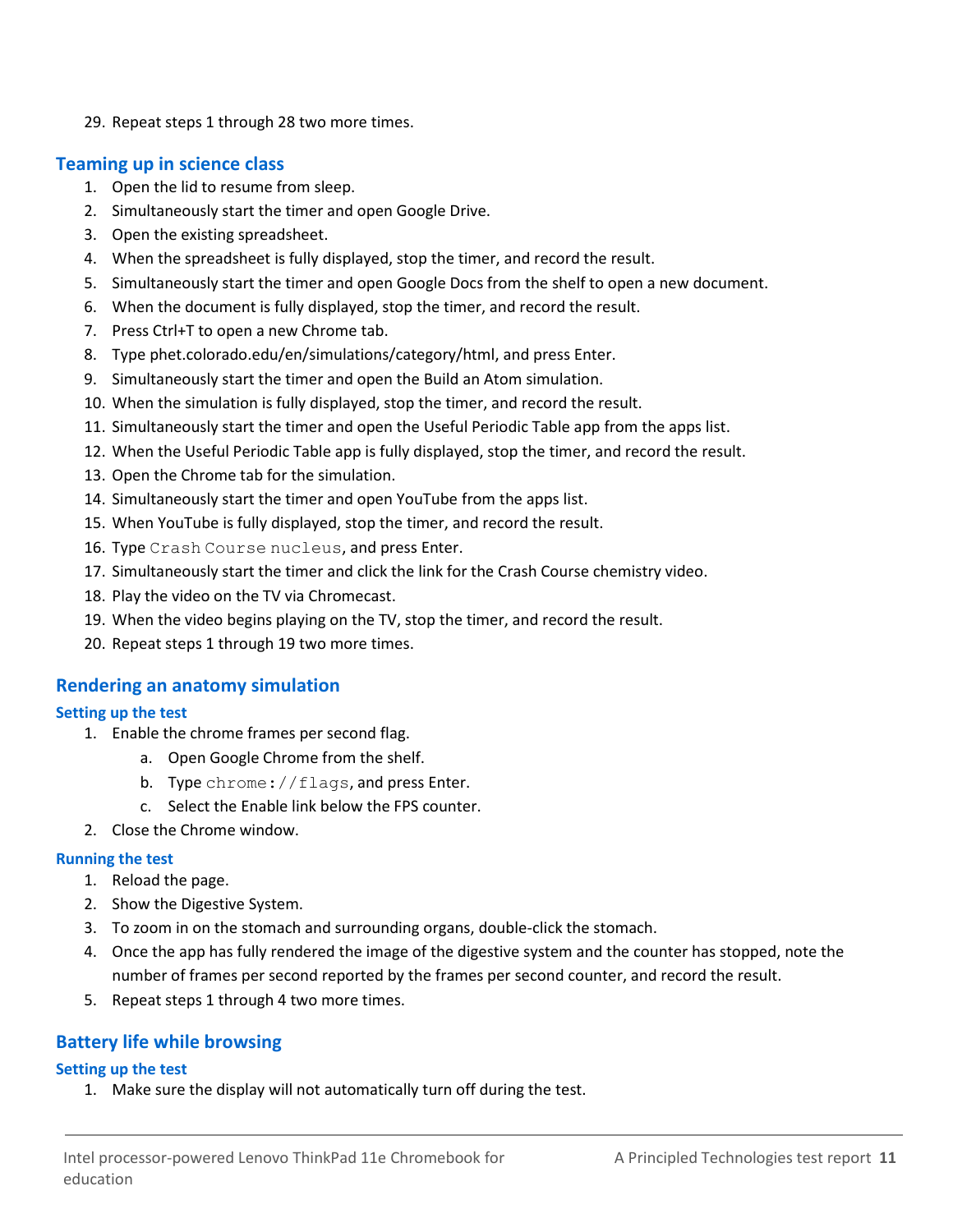- a. Install the Keep Awake extension.
- b. To switch to the sun icon, click the icon in the top-right corner of the Chrome browser.
- 2. Open Google Chrome from the shelf, and bookmark the msn.com Web site.
- 3. Set the displays to as close as possible to 70 nits.
- 4. Plug the Chromebook chargers into a power strip.
- 5. Make sure the batteries are all 100 percent charged.
- 6. Place both Chromebooks next to the clock.

#### **Running the test**

- 1. Start the video camera.
- 2. Open Google Chrome from the shelf, and go to the bookmarked Web site.
- 3. Turn the power strip off, and note the time.
- 4. After both Chromebooks have fully discharged, review the video to determine when each Chromebook powered off.
- 5. Fully charge the Chromebooks.
- 6. Repeat steps 1 through 5 two more times.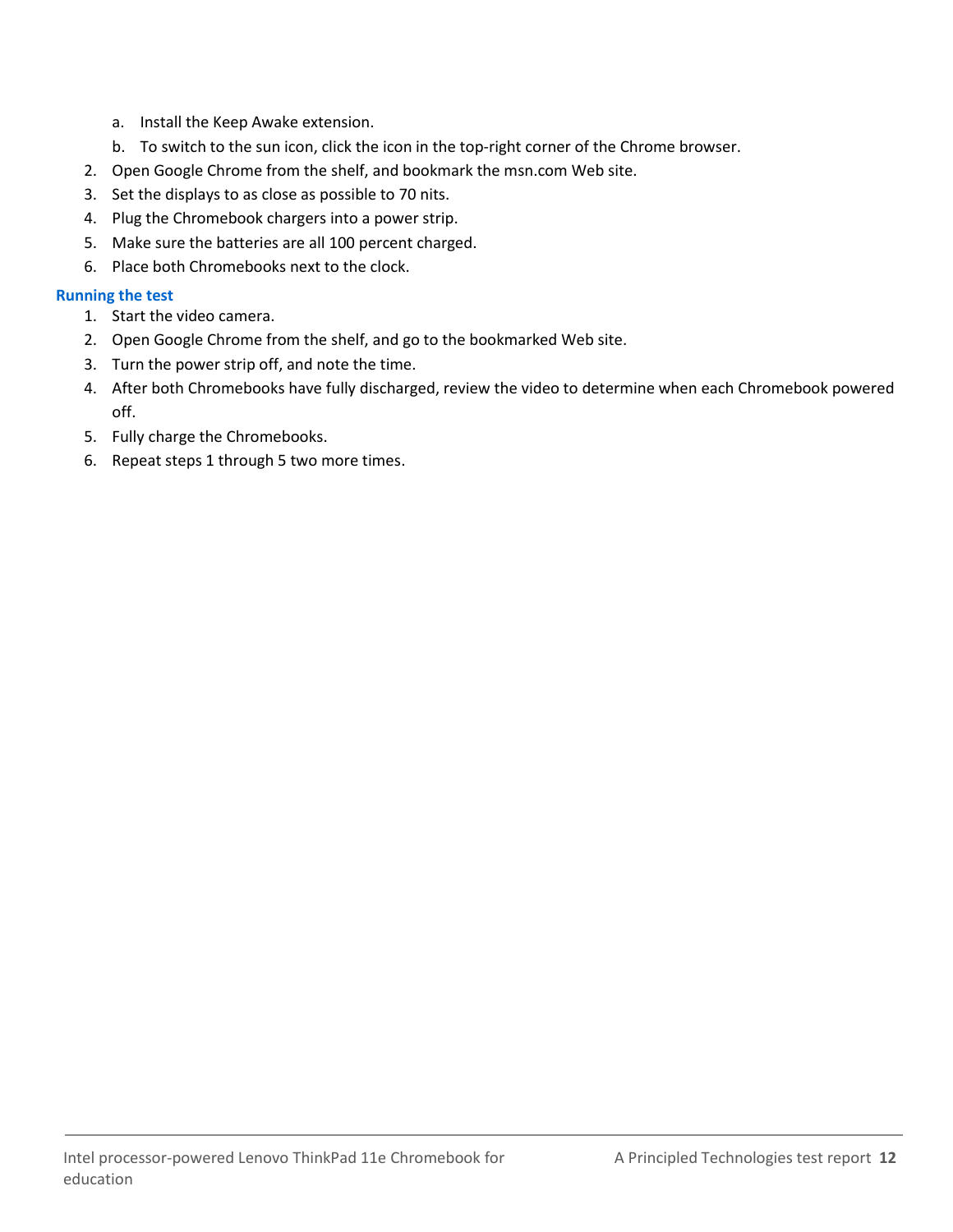# <span id="page-12-0"></span>**APPENDIX C: DETAILED RESULTS**

Figure 7 presents the detailed results, with battery life while browsing reported in hours and the time to complete tasks in the scenarios recorded in seconds. We performed all tasks three times and used the median scores.

|                                                            | Intel processor-powered<br><b>Lenovo ThinkPad 11e</b><br><b>Chromebook</b> | <b>ARM processor-based</b><br><b>Samsung Chromebook 2</b> |  |  |
|------------------------------------------------------------|----------------------------------------------------------------------------|-----------------------------------------------------------|--|--|
| Reading a textbook and taking notes online                 |                                                                            |                                                           |  |  |
| Time to turn on system (lower is better)                   |                                                                            |                                                           |  |  |
| Run 1                                                      | 00:08.70                                                                   | 00:08.20                                                  |  |  |
| Run <sub>2</sub>                                           | 00:08.70                                                                   | 00:08.20                                                  |  |  |
| Run 3                                                      | 00:08.70                                                                   | 00:08.20                                                  |  |  |
| <b>Median</b>                                              | 00:08.70                                                                   | 00:08.20                                                  |  |  |
| Time to open Kno textbook (lower is better)                |                                                                            |                                                           |  |  |
| Run 1                                                      | 00:06.00                                                                   | 00:08.80                                                  |  |  |
| Run 2                                                      | 00:06.10                                                                   | 00:08.80                                                  |  |  |
| Run 3                                                      | 00:06.00                                                                   | 00:08.20                                                  |  |  |
| <b>Median</b>                                              | 00:06.00                                                                   | 00:08.80                                                  |  |  |
| Time to open new document in Google Docs (lower is better) |                                                                            |                                                           |  |  |
| Run 1                                                      | 00:06.50                                                                   | 00:06.50                                                  |  |  |
| Run 2                                                      | 00:06.30                                                                   | 00:06.60                                                  |  |  |
| Run 3                                                      | 00:06.30                                                                   | 00:06.40                                                  |  |  |
| <b>Median</b>                                              | 00:06.30                                                                   | 00:06.50                                                  |  |  |
| Time to search Wikipedia (lower is better)                 |                                                                            |                                                           |  |  |
| Run 1                                                      | 00:02.40                                                                   | 00:02.60                                                  |  |  |
| Run 2                                                      | 00:02.40                                                                   | 00:02.60                                                  |  |  |
| Run 3                                                      | 00:02.40                                                                   | 00:02.60                                                  |  |  |
| <b>Median</b>                                              | 00:02.40                                                                   | 00:02.60                                                  |  |  |
| Time to open BioDigital Human app (lower is better)        |                                                                            |                                                           |  |  |
| Run 1                                                      | 00:25.70                                                                   | 00:28.50                                                  |  |  |
| Run 2                                                      | 00:25.60                                                                   | 00:28.60                                                  |  |  |
| Run 3                                                      | 00:25.80                                                                   | 00:28.70                                                  |  |  |
| <b>Median</b>                                              | 00:25.70                                                                   | 00:28.60                                                  |  |  |
| Time to play Khan Academy video (lower is better)          |                                                                            |                                                           |  |  |
| Run 1                                                      | 00:07.00                                                                   | 00:07.30                                                  |  |  |
| Run 2                                                      | 00:06.90                                                                   | 00:07.20                                                  |  |  |
| Run 3                                                      | 00:06.90                                                                   | 00:07.20                                                  |  |  |
| <b>Median</b>                                              | 00:06.90                                                                   | 00:07.20                                                  |  |  |
| Time to open New York Times app (lower is better)          |                                                                            |                                                           |  |  |
| Run 1                                                      | 00:02.70                                                                   | 00:03.40                                                  |  |  |
| Run <sub>2</sub>                                           | 00:02.80                                                                   | 00:03.30                                                  |  |  |
| Run 3                                                      | 00:02.70                                                                   | 00:03.40                                                  |  |  |
| <b>Median</b>                                              | 00:02.70                                                                   | 00:03.40                                                  |  |  |
| <b>Total time waiting</b>                                  | 00:58.70                                                                   | 01:05.30                                                  |  |  |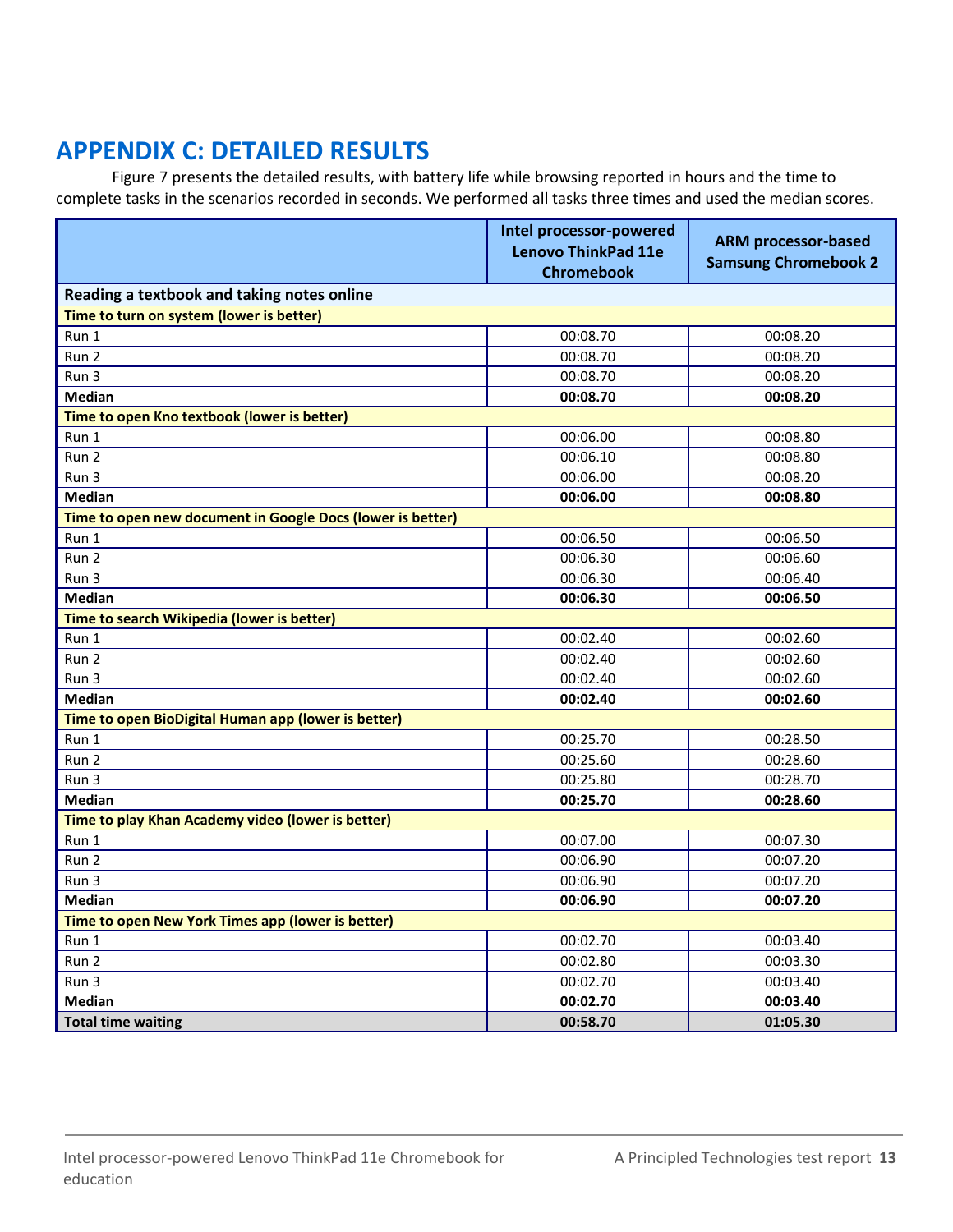|                                                                                  | Intel processor-powered<br><b>Lenovo ThinkPad 11e</b><br><b>Chromebook</b> | <b>ARM processor-based</b><br><b>Samsung Chromebook 2</b> |  |  |
|----------------------------------------------------------------------------------|----------------------------------------------------------------------------|-----------------------------------------------------------|--|--|
| Doing math homework online                                                       |                                                                            |                                                           |  |  |
| Time to turn on system (lower is better)                                         |                                                                            |                                                           |  |  |
| Run 1                                                                            | 00:08.80                                                                   | 00:08.10                                                  |  |  |
| Run 2                                                                            | 00:08.80                                                                   | 00:08.10                                                  |  |  |
| Run 3                                                                            | 00:08.80                                                                   | 00:08.30                                                  |  |  |
| <b>Median</b>                                                                    | 00:08.80                                                                   | 00:08.10                                                  |  |  |
| Time to open GeoGebra app (lower is better)                                      |                                                                            |                                                           |  |  |
| Run 1                                                                            | 00:04.20                                                                   | 00:04.50                                                  |  |  |
| Run 2                                                                            | 00:04.30                                                                   | 00:04.60                                                  |  |  |
| Run 3                                                                            | 00:04.20                                                                   | 00:04.50                                                  |  |  |
| <b>Median</b>                                                                    | 00:04.20                                                                   | 00:04.50                                                  |  |  |
| Time to open existing document in Google Docs (lower is better)                  |                                                                            |                                                           |  |  |
| Run 1                                                                            | 00:18.70                                                                   | 00:21.60                                                  |  |  |
| Run 2                                                                            | 00:18.50                                                                   | 00:21.00                                                  |  |  |
| Run 3                                                                            | 00:18.70                                                                   | 00:21.40                                                  |  |  |
| <b>Median</b>                                                                    | 00:18.60                                                                   | 00:21.40                                                  |  |  |
| Time to open 3D model in Design Something app (lower is better)                  |                                                                            |                                                           |  |  |
| Run 1                                                                            | 00:08.10                                                                   | 00:08.40                                                  |  |  |
| Run 2                                                                            | 00:08.50                                                                   | 00:08.40                                                  |  |  |
| Run 3                                                                            | 00:08.30                                                                   | 00:08.40                                                  |  |  |
| <b>Median</b>                                                                    | 00:08.30                                                                   | 00:08.40                                                  |  |  |
| Time to open CK-12 Parallel and Perpendicular Lines assessment (lower is better) |                                                                            |                                                           |  |  |
| Run 1                                                                            | 00:04.10                                                                   | 00:04.30                                                  |  |  |
| Run 2                                                                            | 00:04.20                                                                   | 00:04.30                                                  |  |  |
| Run 3                                                                            | 00:04.20                                                                   | 00:04.35                                                  |  |  |
| <b>Median</b>                                                                    | 00:04.20                                                                   | 00:04.30                                                  |  |  |
| Time to open YouTube (lower is better)                                           |                                                                            |                                                           |  |  |
| Run 1                                                                            | 00:05.90                                                                   | 00:06.60                                                  |  |  |
| Run 2                                                                            | 00:05.80                                                                   | 00:06.70                                                  |  |  |
| Run 3                                                                            | 00:05.90                                                                   | 00:06.60                                                  |  |  |
| <b>Median</b>                                                                    | 00:05.90                                                                   | 00:06.60                                                  |  |  |
| Time to play TED-Ed video (lower is better)                                      |                                                                            |                                                           |  |  |
| Run 1                                                                            | 00:02.00                                                                   | 00:04.00                                                  |  |  |
| Run 2                                                                            | 00:02.00                                                                   | 00:03.90                                                  |  |  |
| Run 3                                                                            | 00:02.00                                                                   | 00:04.10                                                  |  |  |
| Median                                                                           | 00:02.00                                                                   | 00:04.00                                                  |  |  |
| <b>Total time waiting</b>                                                        | 00:52.00                                                                   | 00:57.30                                                  |  |  |
| <b>Creating an English presentation</b>                                          |                                                                            |                                                           |  |  |
| Time to turn on system (lower is better)                                         |                                                                            |                                                           |  |  |
| Run 1                                                                            | 00:08.70                                                                   | 00:08.10                                                  |  |  |
| Run 2                                                                            | 00:08.70                                                                   | 00:08.20                                                  |  |  |
| Run 3                                                                            | 00:08.70                                                                   | 00:08.20                                                  |  |  |
| Median                                                                           | 00:08.70                                                                   | 00:08.20                                                  |  |  |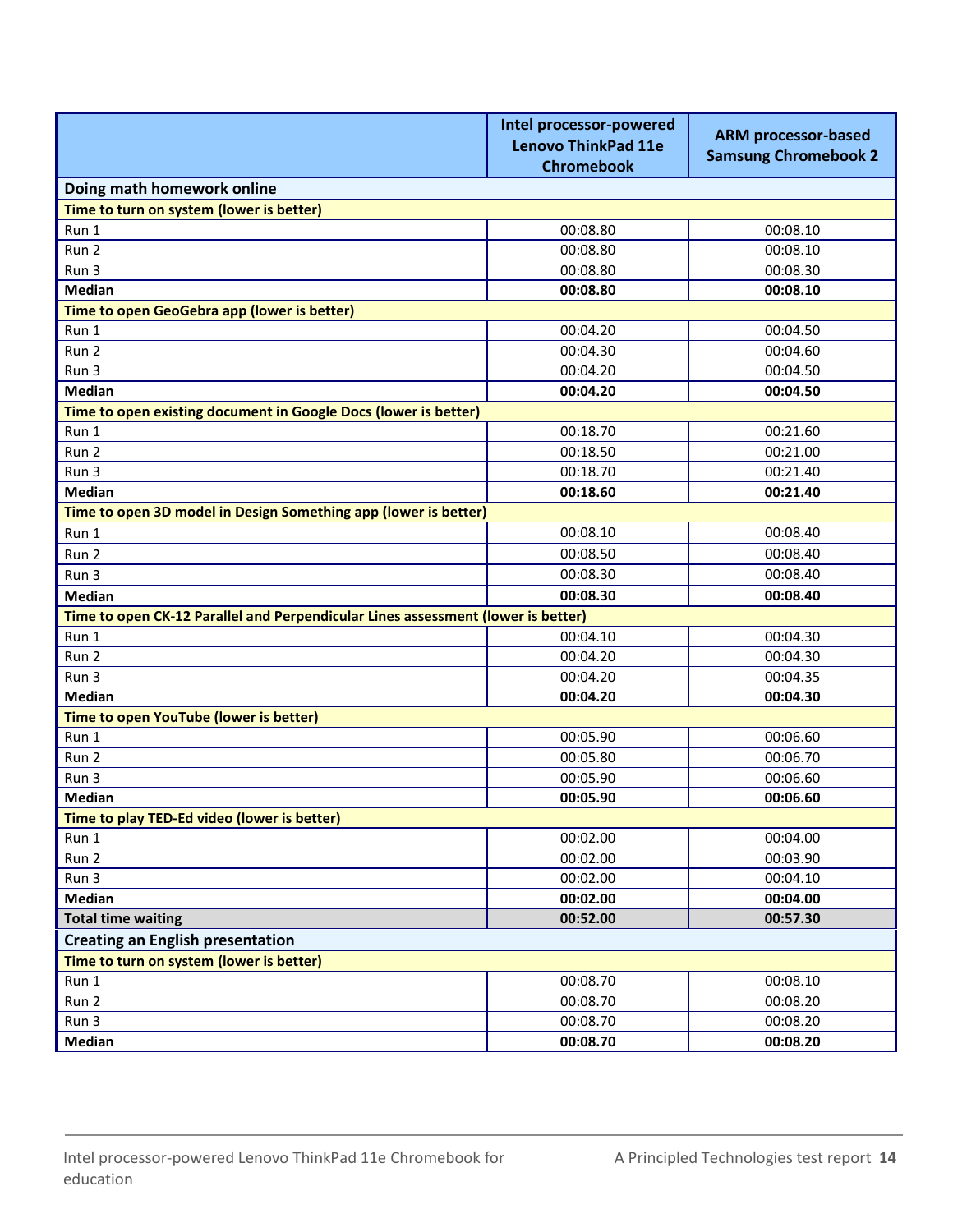|                                                                       | Intel processor-powered<br><b>Lenovo ThinkPad 11e</b><br><b>Chromebook</b> | <b>ARM processor-based</b><br><b>Samsung Chromebook 2</b> |  |  |
|-----------------------------------------------------------------------|----------------------------------------------------------------------------|-----------------------------------------------------------|--|--|
| Time to open Google Keep (lower is better)                            |                                                                            |                                                           |  |  |
| Run 1                                                                 | 00:02.80                                                                   | 00:03.20                                                  |  |  |
| Run 2                                                                 | 00:02.80                                                                   | 00:03.20                                                  |  |  |
| Run 3                                                                 | 00:02.80                                                                   | 00:03.20                                                  |  |  |
| <b>Median</b>                                                         | 00:02.80                                                                   | 00:03.20                                                  |  |  |
| Time to search Wikipedia (lower is better)                            |                                                                            |                                                           |  |  |
| Run 1                                                                 | 00:04.00                                                                   | 00:05.60                                                  |  |  |
| Run 2                                                                 | 00:04.10                                                                   | 00:05.50                                                  |  |  |
| Run 3                                                                 | 00:04.10                                                                   | 00:05.50                                                  |  |  |
| <b>Median</b>                                                         | 00:04.10                                                                   | 00:05.50                                                  |  |  |
| Time to open new presentation in Google Slides (lower is better)      |                                                                            |                                                           |  |  |
| Run 1                                                                 | 00:09.60                                                                   | 00:09.00                                                  |  |  |
| Run 2                                                                 | 00:09.60                                                                   | 00:08.90                                                  |  |  |
| Run 3                                                                 | 00:09.60                                                                   | 00:08.90                                                  |  |  |
| <b>Median</b>                                                         | 00:09.60                                                                   | 00:08.90                                                  |  |  |
| Time to open Planetarium app (lower is better)                        |                                                                            |                                                           |  |  |
| Run 1                                                                 | 00:03.10                                                                   | 00:03.20                                                  |  |  |
| Run 2                                                                 | 00:03.10                                                                   | 00:03.20                                                  |  |  |
| Run 3                                                                 | 00:03.10                                                                   | 00:03.20                                                  |  |  |
| <b>Median</b>                                                         | 00:03.10                                                                   | 00:03.20                                                  |  |  |
| Time to open Google Maps (lower is better)                            |                                                                            |                                                           |  |  |
| Run 1                                                                 | 00:07.30                                                                   | 00:07.20                                                  |  |  |
| Run 2                                                                 | 00:07.50                                                                   | 00:07.10                                                  |  |  |
| Run 3                                                                 | 00:07.30                                                                   | 00:07.10                                                  |  |  |
| <b>Median</b>                                                         | 00:07.30                                                                   | 00:07.10                                                  |  |  |
| Time to enter Google Maps Street View (lower is better)               |                                                                            |                                                           |  |  |
| Run 1                                                                 | 00:05.00                                                                   | 00:04.10                                                  |  |  |
| Run 2                                                                 | 00:05.20                                                                   | 00:04.00                                                  |  |  |
| Run 3                                                                 | 00:05.20                                                                   | 00:04.00                                                  |  |  |
| <b>Median</b>                                                         | 00:05.20                                                                   | 00:04.00                                                  |  |  |
| Time to open existing presentation in Google Slides (lower is better) |                                                                            |                                                           |  |  |
| Run 1                                                                 | 00:14.10                                                                   | 00:16.20                                                  |  |  |
| Run 2                                                                 | 00:14.10                                                                   | 00:16.00                                                  |  |  |
| Run 3                                                                 | 00:14.20                                                                   | 00:16.20                                                  |  |  |
| <b>Median</b>                                                         | 00:14.10                                                                   | 00:16.20                                                  |  |  |
| <b>Total time waiting</b>                                             | 00:54.90                                                                   | 00:56.30                                                  |  |  |
| Teaming up in science class                                           |                                                                            |                                                           |  |  |
| Time to open existing spreadsheet in Google Sheets (lower is better)  |                                                                            |                                                           |  |  |
| Run 1                                                                 | 00:13.50                                                                   | 00:14.50                                                  |  |  |
| Run 2                                                                 | 00:13.30                                                                   | 00:14.70                                                  |  |  |
| Run 3                                                                 | 00:13.30                                                                   | 00:14.70                                                  |  |  |
| Median                                                                | 00:13.30                                                                   | 00:14.70                                                  |  |  |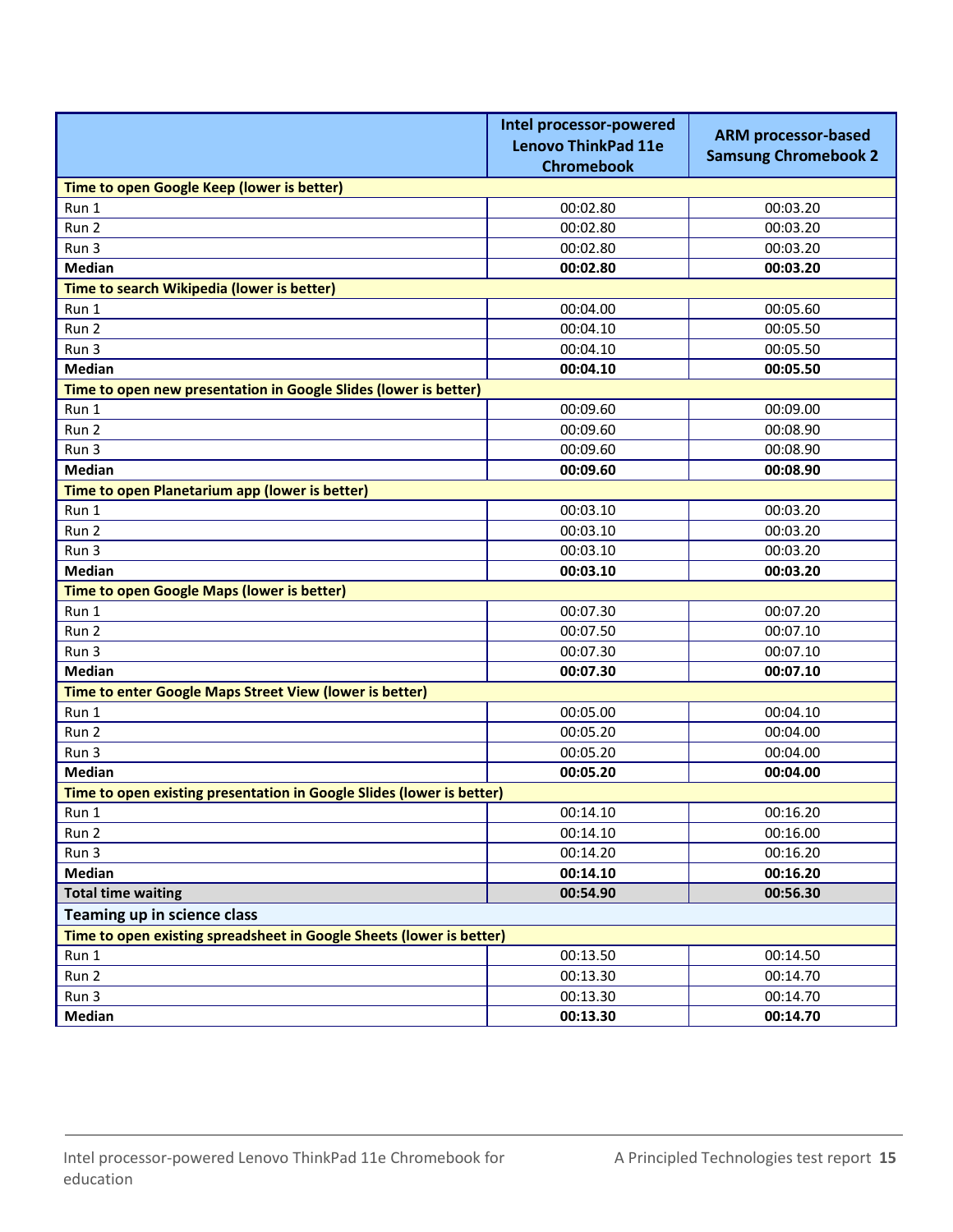|                                                                            | Intel processor-powered<br><b>Lenovo ThinkPad 11e</b><br><b>Chromebook</b> | <b>ARM processor-based</b><br><b>Samsung Chromebook 2</b> |  |  |
|----------------------------------------------------------------------------|----------------------------------------------------------------------------|-----------------------------------------------------------|--|--|
| Time to open new document in Google Docs (lower is better)                 |                                                                            |                                                           |  |  |
| Run 1                                                                      | 00:06.20                                                                   | 00:06.60                                                  |  |  |
| Run 2                                                                      | 00:06.20                                                                   | 00:06.60                                                  |  |  |
| Run 3                                                                      | 00:06.10                                                                   | 00:06.60                                                  |  |  |
| <b>Median</b>                                                              | 00:06.20                                                                   | 00:06.60                                                  |  |  |
| Time to open PhET Build an Atom simulation (lower is better)               |                                                                            |                                                           |  |  |
| Run 1                                                                      | 00:03.50                                                                   | 00:03.90                                                  |  |  |
| Run 2                                                                      | 00:03.50                                                                   | 00:03.90                                                  |  |  |
| Run 3                                                                      | 00:03.50                                                                   | 00:03.90                                                  |  |  |
| <b>Median</b>                                                              | 00:03.50                                                                   | 00:03.90                                                  |  |  |
| Time to open Useful Periodic Table app (lower is better)                   |                                                                            |                                                           |  |  |
| Run 1                                                                      | 00:02.50                                                                   | 00:02.80                                                  |  |  |
| Run 2                                                                      | 00:02.50                                                                   | 00:02.80                                                  |  |  |
| Run 3                                                                      | 00:02.50                                                                   | 00:02.80                                                  |  |  |
| <b>Median</b>                                                              | 00:02.50                                                                   | 00:02.80                                                  |  |  |
| Time to open YouTube (lower is better)                                     |                                                                            |                                                           |  |  |
| Run 1                                                                      | 00:03.70                                                                   | 00:04.10                                                  |  |  |
| Run 2                                                                      | 00:03.60                                                                   | 00:04.30                                                  |  |  |
| Run 3                                                                      | 00:03.70                                                                   | 00:04.30                                                  |  |  |
| <b>Median</b>                                                              | 00:03.70                                                                   | 00:04.30                                                  |  |  |
| Time to play Crash Course video on Chromecast (lower is better)            |                                                                            |                                                           |  |  |
| Run 1                                                                      | 00:15.10                                                                   | 00:18.00                                                  |  |  |
| Run 2                                                                      | 00:15.20                                                                   | 00:18.00                                                  |  |  |
| Run 3                                                                      | 00:15.00                                                                   | 00:17.90                                                  |  |  |
| <b>Median</b>                                                              | 00:15.10                                                                   | 00:18.00                                                  |  |  |
| <b>Total time waiting</b>                                                  | 00:44.30                                                                   | 00:50.30                                                  |  |  |
| Rendering an anatomy simulation                                            |                                                                            |                                                           |  |  |
| Frames per second while rendering an anatomy simulation (higher is better) |                                                                            |                                                           |  |  |
| Run 1                                                                      | 27                                                                         | 21                                                        |  |  |
| Run 2                                                                      | 27                                                                         | 20                                                        |  |  |
| Run 3                                                                      | 27                                                                         | 20                                                        |  |  |
| Median                                                                     | 27                                                                         | 20                                                        |  |  |
| <b>Battery life while browsing</b>                                         |                                                                            |                                                           |  |  |
| Battery life while lightly browsing the Internet (higher is better)        |                                                                            |                                                           |  |  |
| Run 1                                                                      | 08:59:00.00                                                                | 09:12:00.00                                               |  |  |
| Run 2                                                                      | 09:01:00.00                                                                | 09:07:00.00                                               |  |  |
| Run 3                                                                      | 09:02:00.00                                                                | 09:05:00.00                                               |  |  |
| Median                                                                     | 09:01:00.00                                                                | 09:07:00.00                                               |  |  |

**Figure 7: Detailed results.**